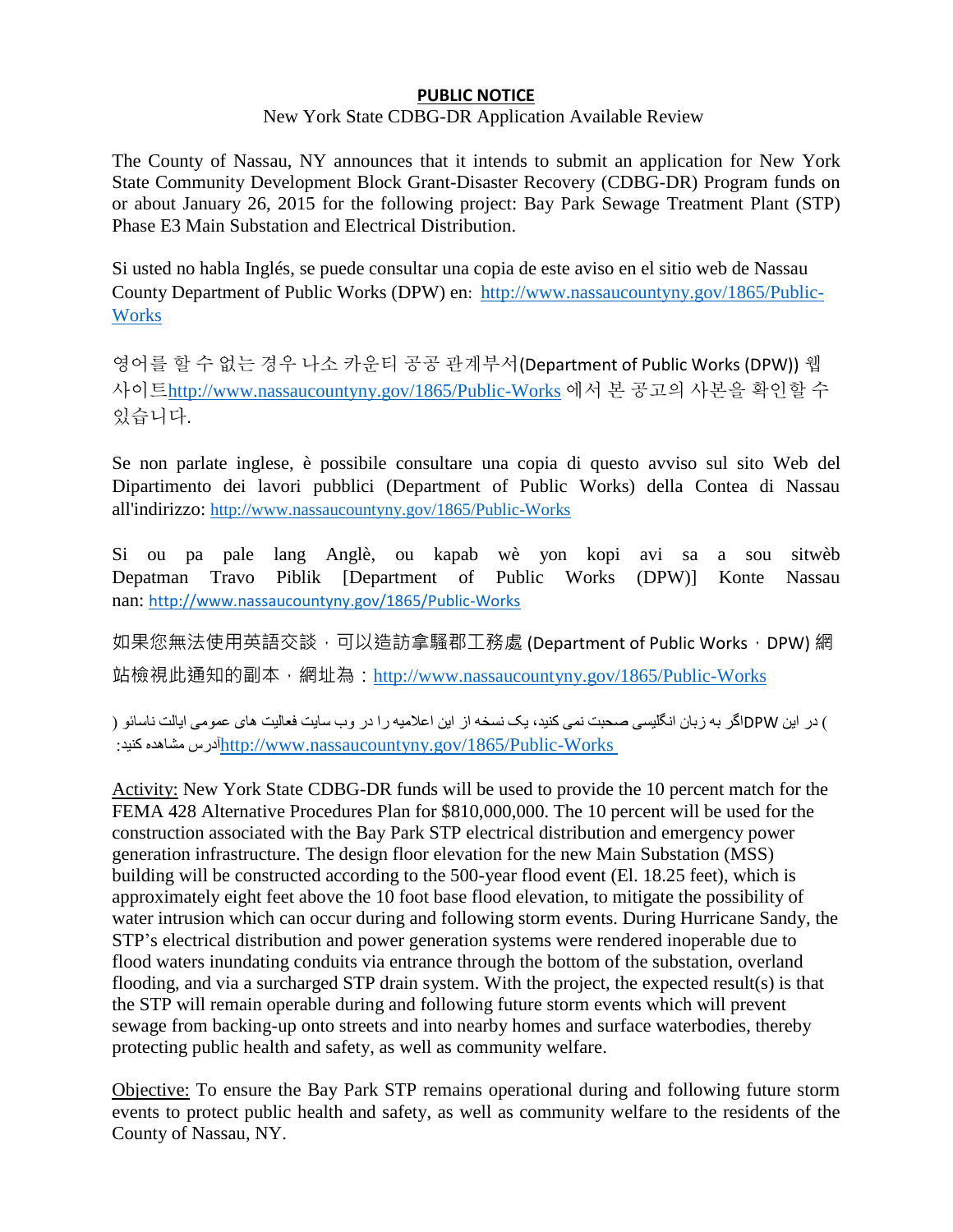Location: The CDBG-DR portion of the Bay Park STP is Phase E3 Main Substation and Electrical Distribution work would occur within the site of the existing Bay Park STP, located at 2 Marjorie Lane, East Rockaway, Town of Hempstead, NY 11518. The STP's 70 square mile service area encompasses approximately 550,000 residents of Nassau County, which is approximately 40 percent of the County's population.

Amount: Table 1 shows each CDBG-DR activity and the corresponding dollar amounts for the Bay Park STP Phase E3 Main Substation and Electrical Distribution work, along with the estimates of total project costs.

| Table 1. Bay Park STP Phase E3 Main Substation and Electrical Distribution Funding Sources, |  |  |  |  |
|---------------------------------------------------------------------------------------------|--|--|--|--|
| Corresponding Dollar Amounts and Activity.                                                  |  |  |  |  |

| <b>Funding Source</b> | Amount        | Activity           |  |  |
|-----------------------|---------------|--------------------|--|--|
| CDBG-DR               | \$81,000,000  | PhaseE3-Associated |  |  |
|                       |               | Construction       |  |  |
| CDBG-DR               | \$20,000,000  | PhaseE3-Associated |  |  |
|                       |               | Construction       |  |  |
| FEMA PA Alternative   | \$42,000,000  | PhaseE3-Associated |  |  |
| Procedures Program    |               | Construction       |  |  |
| <b>TOTAL Phase E3</b> | \$143,000,000 |                    |  |  |

A copy of the application will be available for review at Nassau County Executive Building, 1 West Street, 4<sup>th</sup> Floor, Mineola, NY 11501, Monday through Friday between the hours of 8 a.m. to 5 p.m. The notice is also available on the Nassau County Department of Public Works (DPW) website at: [http://www.nassaucountyny.gov/1865/Public-Works.](http://www.nassaucountyny.gov/1865/Public-Works)

All citizens, particularly persons of low and moderate income and residents of blighted areas, as well as those affected by the project are encouraged to submit their views and proposals by January 23, 2015 to the County of Nassau at the following address:

> Nassau County Executive Building 1 West Street,  $4^{\text{th}}$  Floor Mineola, NY 11501

In addition, the following information is available:

a. The amount of funds, including program income, available for proposed community development disaster recovery activities for the current fiscal year;

Potential funds available for proposed CDBG-DR activities are included in the New York Rising Community Reconstruction Plans (NYRCR) for Nassau County, which are available on the New York State New York Rising Community Reconstruction Program webpage at [http://stormrecovery.ny.gov/nyrcr/final-plans#1.](http://stormrecovery.ny.gov/nyrcr/final-plans#1)

b. The range of Community Development Block Grant-Disaster Recovery (CDBG-DR) activities that may be undertaken;

The range of proposed CDBG-DR activities are included in the New York Rising Community Reconstruction Plans (NYRCR) for Nassau County, which are available on the New York State New York Rising Community Reconstruction Program webpage at